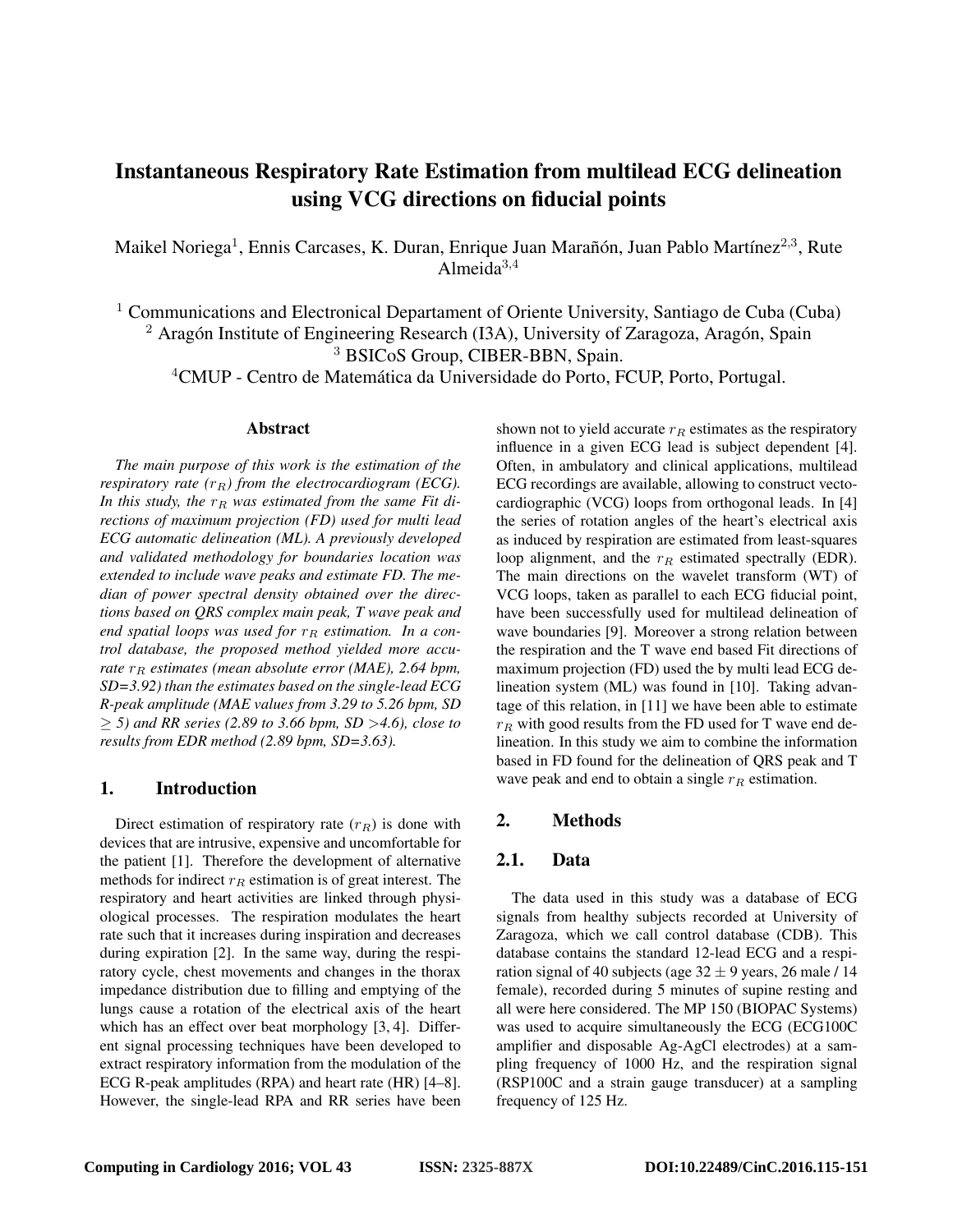### 2.2. Multilead ECG delineation

The ML delineation system considered was previously proposed and validated in [9] and is included in BioSig-Browser, a user-friendly Matlab interface [12]. It uses two or three orthogonal leads of the ECG to define spacial vectocardiographic loops (VCG). Denoting the WT of a signal  $s(n) \in \{x(n), y(n), z(n)\}\$ at scale m by  $w_{s,m}[n]$ , the spatial WT loop is defined as:

$$
\mathbf{w}_{m}(n) = [w_{x,m}(n), w_{y,m}(n), w_{z,m}(n)]^{T}
$$
 (1)

As a consequence of the WT prototype used, the WT loop  $\mathbf{w}_m(n) \big|_{n \in L}$  is proportional to the VCG derivative and describes the velocity of evolution of the electric heart vector (EHV) in a time interval L. The main direction  $\mathbf{u} = [u_x, u_y, u_z]^T$  of EHV variations on any time interval  $L$  is given by the director vector of the best straight linear fit to all points in  $w_m(n)$  and is here called Fit direction of maximum projection (FD). The FD can be interpreted as corresponding to the ECG lead maximizing the local SNR, and thus, it is the most appropriate for delineation purposes [9]. The projection of  $w_m(n)$  over the direction **u** allows to obtain a derived wavelet signal  $w_{d,m}(n)$  that combines the information provided by the 3 or 2 available leads:

$$
w_{d,m}(n) = \frac{\mathbf{W}_m^T(n)\mathbf{u}}{\|\mathbf{u}\|}; n \in I
$$
 (2)

The time intervals  $L$  (used for linear fitting) and  $I$  (used for projecting) can be different, depending on each wave specificities. The strategy proposed for ML boundary location using WT loops is based in a multi-step iterative search for a better spatial lead (with steeper slopes) for delineation. The goal is to construct a derived wavelet signal well suited for boundaries location, using the same detection criteria as in the SL delineator proposed in [13]. The ML system was originally designed for boundaries detection only, with the ML peak positions defined as the median of the SL peak positions. This method is very simple, but represents the main weakness of the ML system as it is very sensitive to the SL measurements on the original leads, and does not have a clear physiological interpretation. In this work, we extend the method for ML delineation of wave peaks, as explained below.

A) New ML wave peak delineation. The strategy is similar to the one for ML wave boundaries [9], with the specificities described in the following general algorithm (particular details for each wave peak are described in later sections). For each beat k:

#### Step 1 - initialization

 $a_1$ ) an initial search window adequate to find the EHV main direction in the peak is defined as  $W^{[1]}$ ;

- $b_1$ ) the initial main direction of EHV variations  $\mathbf{u}^{[1]}$  is estimated as the best line fit in total least squares (TLS) sense [14] to  $\mathbf{w}_m(n) \big|_{n \in W^{[1]}}$ , using the adequate scale  $2^m$ ;
- $c_1$ ) the loop  $w_m(n) \mid_{n \in I}$  is projected over  $\mathbf{u}^{[1]}$  to construct the new derived WT signal  $w_{d,m}^{[1]}(n)$ ;
- $d_1$ ) SL delineation is performed over  $w_{d,m}^{[1]}(n)$  to locate the peak position at step 1.

Step 
$$
i \geq 2
$$
 - iteration

- $a_{\mathbf{i}}$ ) the search window  $W^{[\mathbf{i}]}$  is updated attending to the peak location provided by at step [i-1]
- $b_{\bf i})$ the main direction of EHV variations  $\mathbf{u}^{[i]}$  is estimated as the TLS best line fit to  $\mathbf{w}_m(n) \big|_{n \in W^{[1]}}$ ;
- $c_i$ ) the new derived WT signal  $w_{d,m}^{[i]}(n)$  is constructed by projecting the loop  $\mathbf{w}_m(n) \big|_{n \in I}$ ;
- $d_{\mathbf{i}}$ ) IF no significant maximum of  $w_{d,m}^{[\mathbf{i}]}(n)$  was found OR the amplitude of the maximum  $n_p^{[i]}$  is equal or lower that the amplitude of  $n_p^{[i-1]}$  (found in the previous step) THEN  $w_{d,m}^{[i]}(n)$  is less fitted for peak location than  $w_{d,m}^{[i-1]}(n)$  and the peak position at step [i-1] is adopted as ML mark; STOP; ELSE SL delineation of the boundary is performed

over  $w_{d,m}^{[i]}(n)$  to find the peak position updated boundary location;

 $e_i$ ) IF no relevant change is found in the boundary location THEN the location at step [i] is adopted as ML mark; STOP; ELSE REPEAT from  $a_i$ ), for  $i + 1$ .

 $B$ ) Specific parameters for QRS complex peak. In the new ML system the location of the complex QRS main wave is determined in the WT loop in scale  $2^2$ . Noise or QRS wave morphology bad identification can produce outliers if FD chosen at step 1 does not corresponds to the higher modulus value. To avoid that, the search window length is reduced depending on the sampling frequency up to 40% of number of points. Let define  $n_{QRS,f}^{[0]} \left[ n_{QRS,l}^{[0]} \right]$ as the earliest [latest] significant maximum modulus location given by the SL methods (over each orthogonal lead). The initial search window for the peak of QRS main wave is taken as:

$$
W_{QRS}^{[1]} = \left[ n_{QRS,f}^{[0]} + v; n_{QRS,l}^{[0]} - v \right]
$$
 (3)

where  $v$  is the  $1/2$  reduction in number of samples with respect to the maximum length search window. The best line fine is estimated for each  $v = 0$  to 20% of  $\left[n_{QRS,f}^{[0]}, n_{QRS,l}^{[0]}\right]$  length and the initial main direction of EHV variations  $\bar{u}_{[1]}$  is taken as the one with maximum modulus. This ensures the higher signal-to-noise ratio in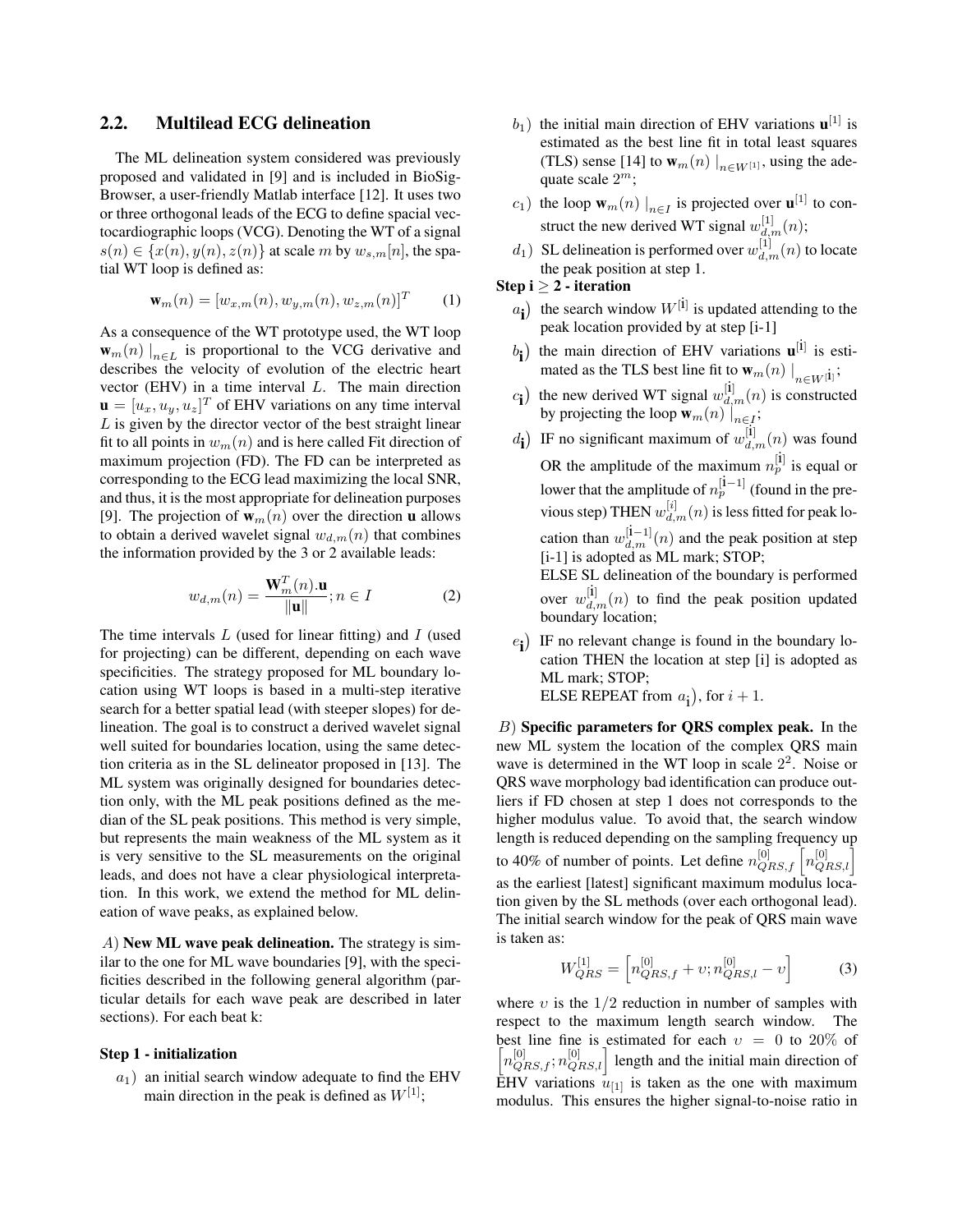the projected derivation. At each iteration [i], the search window is updated as

$$
W_{QRS}^{[i]} = \left[ n_{QRS,f}^{[i-1]}, n_{QRS,l}^{[i-1]} \right]
$$
 (4)

where  $n_{QRS,f}^{[1-1]} \left[n_{QRS,l}^{[1-1]}\right]$  is the location of the first [last] significant maximum modulus of  $w_{d,m}^{[i-1]}(n)$ . If  $n_{QRS,f}^{[i]} \left[n_{QRS,l}^{[i]}\right]$  has the same polarity as  $n_{QRS,f}^{[i-1]} \left[n_{QRS,l}^{[i-1]}\right]$ and equal or lower amplitude it is considered that the lead constructed at step [i] is not better for the QRS main wave peak location than the constructed in the step [i-1] and the iteration STOP criteria of  $d_i$ ) is applied. The iteration STOP criteria of  $e_i$ ) is applied if the the same location is achieved for 3 iterations.

 $(C)$  Specific parameters for T wave peak. The location of the T wave is determined in the WT loop in scale  $2<sup>5</sup>$  if in the SL delineation scale  $2^5$  was used for T wave detection for at least two out of the three leads, and  $2^4$  otherwise. We defined the initial search window for the T wave peak as:

$$
W_T^{[1]} = \left[ n_{T,f}^{[0]} n_{T,l}^{[0]} \right] \tag{5}
$$

where  $n_{T,f}^{[0]}$   $n_{T,l}^{[0]}$  is the location of the first [last] significant maximum modulus location given by the SL methods (over each orthogonal lead). At each iteration [i], the search window is updated to

$$
W_T^{[1]} \left[ n_{T,f}^{[1-1]} n_{T,l}^{[1-1]} \right] \tag{6}
$$

where  $n_{T,f}^{[i-1]}$   $\left[n_{T,l}^{[i-1]}\right]$  is the location of the first [last] significant maximum modulus of  $w_{d,m}^{[i-1]}(n)$ .

# 2.3. Estimating  $r_R$

The ECG signals of CDB were delineated using the ML delineation strategy over the Frank leads synthesized using the inverse Dower transformation [15]. From this delineation are obtained the vectors defining FD for each of heartbeat and fiducial points QRS peak, T wave peak and end, corresponding to the directions of interest  $(\mathbf{u}_h^{[i]})$ , where  $h \in \{Rp, Tp, Te\}$ , respectively). The coordinates of each u, originally with one value per heart beat, were resampled uniformly at 2 Hz using cubic spline interpolation. The  $r_R$  estimation is performed spectrally from the interpolated directions  $\mathbf{u}_h^{[i]}$ . Estimation of the power spectrum is accomplished with Burg's method [16]. The spectrum of each directions series  $(U(f))$  is estimated with non overlapping windows of 60 s duration. The median of the individual running power spectra of all directions

 $(U_m(f))$  is calculated in order to reduce the frequential peaks not related to breathing and to obtain a single  $r_R$ estimation The global respiratory frequency was estimated on the median spectrum for each window  $(f_R)$ . Estimation of the respiratory frequency as the largest peak of  $U_m(f)$ comes with the risk of choosing the location of a spurious peak. This risk is, however, considerably reduced by narrowing down the search interval to only include frequencies between 0.15Hz and 0.45Hz of respiratory frequency. The estimated  $r_R$  in breaths-per-minute (bpm) is calculated from the respiratory frequencies. As a reference to evaluate the estimation of  $r_R$  from FD, we estimated the  $r_R$  from the respiratory impedance waveform. The respiratory impedance waveform was first resampled uniformly at 2 Hz using cubic spline interpolation, and band-pass filtered between 0.1 Hz and 0.5 Hz. Then, the Burg's method was applied to obtain the  $r_Rref$ . The accuracy of the ECG-based  $r_R$  estimates was evaluated by averaging their values in 60-s windows and computing their mean absolute error  $(MAE_u)$  and the standard deviation  $(SD_u)$  of MAE in terms of breaths-per-minute with respect to the  $r_Rref.$  Additionally, for the sake of comparison,  $r_R$  was estimated from the single-lead RPA waveform and RR series obtained from SL delineation of CDB and using the EDR method. The RPA, RR and EDR rotation angles series were re-sampled uniformly at 2 Hz using cubic spline interpolation. The  $r_R^{lead} RPA$  and  $r_R^{lead} RR$  for each standard lead, and  $r_R^{lead} EDR$  were estimated spectrally using the Burg's method with non-overlapping windows of 60 s duration, considering the median spectra of the 3 rotation angles for EDR. As before, the accuracy of estimation was evaluated by the MAE in terms of breaths-per-minute with respect to the  $r_Rref$  and its SD ( $MAE_s^{lead} \pm SD_s^{lead}$ ,  $s \in \{RPA, RR\}, MAE_{EDR} \pm SD_{EDR}$ .

## 3. Results

Table I reports the  $MAE_u \pm SD_u$  across files estimated with the proposed method and, for the sake of comparison, the  $MAE_s \pm SD_s$  values obtained for the RPA, RR based and EDR methods. Both the mean errors and SD in the estimation by proposed method are lower than any from single-lead RPA and RR based estimations, indicating lower bias and higher stability. Observe also that the uncertainty of the lead choice is eliminated with the proposed method. The best results are obtained by EDR method.

### 4. Discussion and Conclusion

The results obtained in this study show that it is possible to extract accurately the  $r_R$  from the combination of directions u, obtained from the ML delineator in the QRS peak and T wave peak and end. Additionally a new algorithm